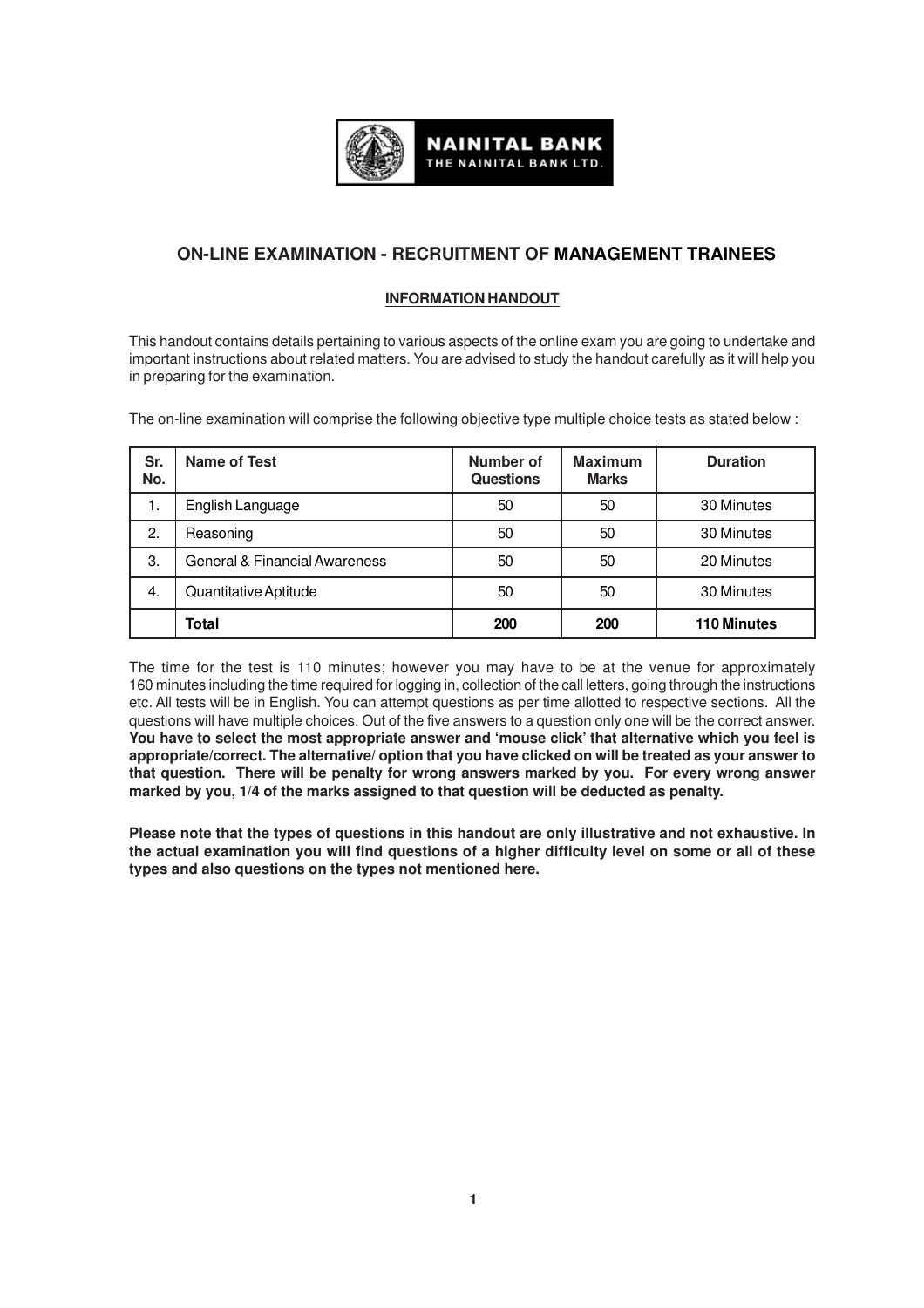#### **SAMPLE QUESTIONS**

#### **ENGLISH LANGUAGE**

**Q.1.** Read each sentence to find out whether there is any grammatical or idiomatic error in it. The error, if any, will be in one part of the sentence. The number of that part is the answer. If there is no error, the answer is 'No error'. (Ignore the errors of punctuation, if any).

Most of the third world / country are experiencing / the ethnic or communal problem/

|                      | $\sim$<br>⊂ | $\sim$<br>U |           |
|----------------------|-------------|-------------|-----------|
| in varying degrees./ |             |             | No error. |
| (4)                  |             |             | (5)       |

**Q.2.** Pick out from the words given below each sentence the word which would complete the sentence correctly and meaningfully.

| which is most depressing.<br>Continuous unemployment has induced in the people a kind of |                |  |                   |  |                                |  |  |  |               |
|------------------------------------------------------------------------------------------|----------------|--|-------------------|--|--------------------------------|--|--|--|---------------|
|                                                                                          | $(1)$ laziness |  | (2) encouragement |  | $(3)$ satisfaction $(4)$ anger |  |  |  | (5) awakening |

**Q.3-5.** In the following passage there are blanks, each of which has been numbered. These numbers are printed below the passage and against each, five words are suggested, one of which fits the blank appropriately. Find out the appropriate word in each case.

The true source of rights is duty. If we all (3) our duties, rights will not be (4) to seek. If leaving duties unperformed we run (5) rights, they will escape us like an elusive person.

| Q.3. | (1) deny       | $(2)$ devote |          | (3) discharge | $(4)$ imagine |           | $(5)$ fulfill |
|------|----------------|--------------|----------|---------------|---------------|-----------|---------------|
|      | $Q.4.$ (1) far | $(2)$ close  |          | $(3)$ easy    | $(4)$ against |           | $(5)$ common  |
|      | $Q.5.$ (1) as  | $(2)$ after  | $(3)$ at |               | $(4)$ from    | $(5)$ for |               |

## **REASONING**

- **Q.1-3.** Read the information given below and answer the questions. Six plays A, B, C, D, E and F of a famous playwright are to be staged one on each day from Monday to Saturday. The schedule of the plays is to be in accordance with the following. (1) A must be on the previous day of the on which E is staged.
	- (2) C must not be staged on Tuesday.
	- (3) B must be on a day which follows the day on which F is staged.
	- (4) D must be staged on Friday only and should not be immediately preceded by B.
	- (5) E must not be staged on the last day of the schedule.

**Q.1.** Which of the following is the schedule of plays, with the order of their staging from Monday?  $(1)$  EABFDC  $(2)$  AFBED C  $(3)$  AFB CD E (4)  $F \land B \in D \cup C$  (5) Other than those given as options

- **Q.2.** Play C cannot definitely be staged on which of the following days in addition to Tuesday ?<br>(1) Monday (2) Wednesday (3) Thursday (4) Friday (5) Saturday (1) Monday (2) Wednesday (3) Thursday (4) Friday
- **Q.3.** Play D is between which of the following pairs of plays ? (1) C and E (2) E and F (3) A and E (4) B and E (5) C and F
- **Q.4.** If the first and the second letters in the word 'DEPRESSION' were interchanged, also the third and the fourth letters, the fifth and sixth letters and so on, which of the following would be the seventh letter from the right?
	- (1) R  $(2)$  O  $(3)$  S  $(4)$  I  $(5)$  Other than those given as options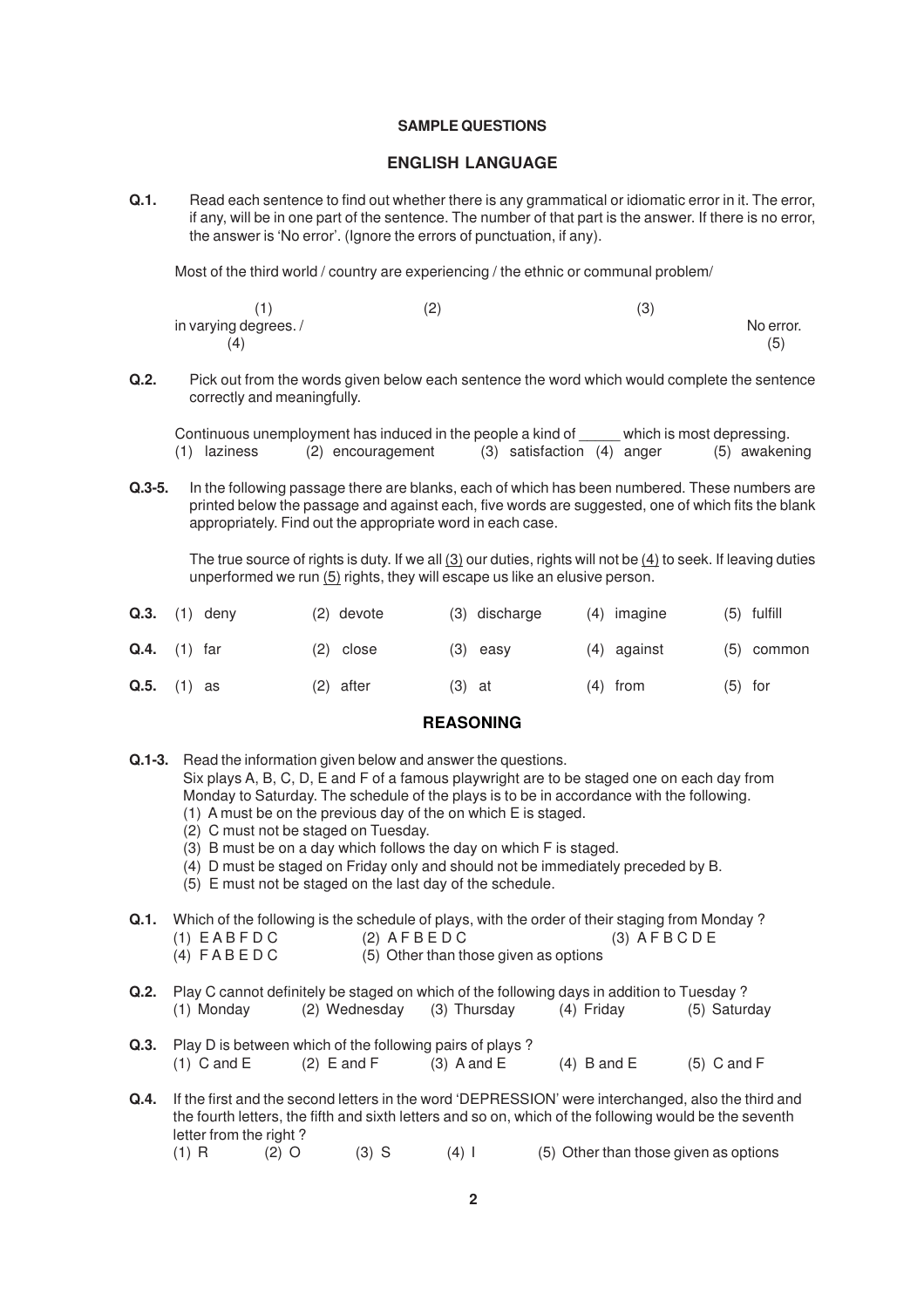## **GENERAL AWARENESS WITH REFERENCE TO BANKING**

- **Q.1.** Which of the following sectors contributes maximum in deciding the growth in income of the states in India ?
	- (1) Energy (2) Tourism (3) Service (4) Transport (5) Agriculture
- **Q.2.** In which of the following states is the number of people living below poverty line the maximum? (1) Bihar (2) Andhra Pradesh (3) Uttar Pradesh (4) Rajasthan (5) Orissa
- **Q.3.** R. K. Laxman is famous for –<br>(1) Painting (2) (2) Cartoons (3) Screenplay Writing (4) Film Direction (5) Other than those given as options
- **Q.4.** Which of the following stands for I in RBI ? (1) India (2) International (3) Insurance (4) Income (5) Institute

#### **QUANTITATIVE APTITUDE**

- **Q.1-2.** In each of the following questions one number is missing. The place where the number is missing is shown by a question mark (?). You have to find out which one of the answers shown against 1, 2, 3 and 4 can replace the question mark. If none of these four can replace the question mark, you will indicate (5) i.e. 'Other than those given as options' as your answer.
- **Q.1**.  $(27 + 498) \div 25 = ?$ (1) 17 (2) 25 (3) 21 (4) 12 (5) Other than those given as options
- **Q.2-4.** Directions : Given below is a table showing percentages out of a total of 700 employees ranking six attributes that help promotion. Rank I is the highest. Study the table carefully and answer questions that follow :

|                     | Percentage of Employees giving Different Ranks |                         |    |    |    |    |  |  |  |  |  |  |
|---------------------|------------------------------------------------|-------------------------|----|----|----|----|--|--|--|--|--|--|
| <b>Attribute</b>    |                                                | Ш<br>Ш<br>IV<br>v<br>VI |    |    |    |    |  |  |  |  |  |  |
| <b>Seniority</b>    | 32                                             | 17                      | 22 | 19 | 5  | 5  |  |  |  |  |  |  |
| <b>Perseverance</b> | 14                                             | 19                      | 17 | 9  | 27 | 14 |  |  |  |  |  |  |
| <b>Efficiency</b>   | 15                                             | 19                      | 21 | 14 | 14 | 17 |  |  |  |  |  |  |
| Intelligence        | 10                                             | 14                      | 10 | 14 | 17 | 35 |  |  |  |  |  |  |
| <b>Honesty</b>      | 24                                             | 17                      | 7  | 9  | 27 | 16 |  |  |  |  |  |  |
| <b>Sociability</b>  | 5                                              | 14                      | 23 | 35 | 10 | 13 |  |  |  |  |  |  |

| Q <sub>1</sub> 2 <sub>1</sub> | Which attribute for promotion has received the highest rank? |                                                                                      |                  |     |                 |          |                |  |  |
|-------------------------------|--------------------------------------------------------------|--------------------------------------------------------------------------------------|------------------|-----|-----------------|----------|----------------|--|--|
|                               | (1) Perseverance                                             | (2) Seniority                                                                        | (3) Honesty      |     | (4) Sociability |          | (5) Efficiency |  |  |
| Q.3.                          | $(1)$ 119                                                    | How many employees gave rank III to intelligence?<br>$(2)$ 98                        | (3) 77           |     | $(4)$ 70        | $(5)$ 10 |                |  |  |
| Q.4.                          | (1) Honesty                                                  | Which attribute is considered the least important for Promotion?<br>(2) Intelligence | (3) Perseverance | (4) | Efficiency      | (5)      | Sociability    |  |  |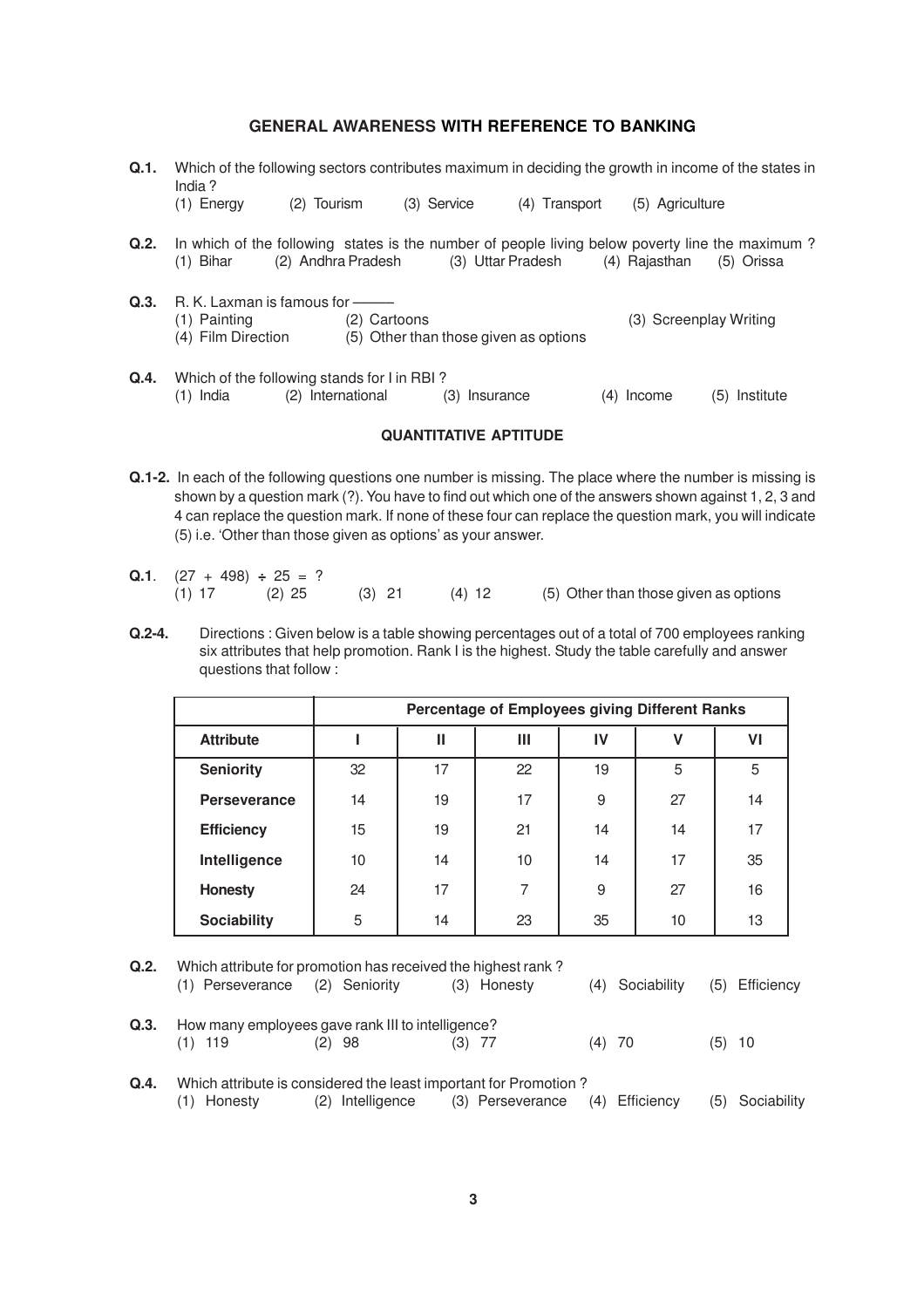#### **(A) Details of the On-line Examination Pattern**

- (1) The examination would be conducted on-line i.e. on a computer.
- (2) All tests will be in English.
- (3) All the questions will have multiple choices. Out of the five answers to a question only one will be the correct answer. **The candidate has to select the most appropriate answer and 'mouse click' that alternative which he/ she feels is appropriate/ correct. The alternative/ option that is clicked on will be treated as the answer to that question. Answer to any question will be considered for final evaluation, only when candidates have submitted the answers by clicking on "Save & Next" or "Mark for Review & Next".**
- (4) The clock has been set at the server and the countdown timer at the top right corner of your screen will display the time remaining for you to complete the exam. When the clock runs out the exam ends by default - you are not required to end or submit your exam.
- (5) The question palette at the right of screen shows one of the following statuses of each of the questions numbered:



You have not visited the question yet.



You have not answered the question.

You have answered the question.



You have NOT answered the question but have marked the question for review.



You have answered the question but marked it for review.

The Marked for Review status simply acts as a reminder that you have set to look at the question again. If an answer is selected for a question that is Marked for Review, the answer will be considered in the final evaluation.

- (6) To select a question to answer, you can do one of the following :
	- (a) Click on the question number on the question palette at the right of your screen to go to that numbered question directly. Note that using this option **does NOT save your answer** to the current question.
	- (b) Click on **'Save & Next'** to save answer to current question and to go to the next question in sequence.
	- (c) Click on **'Mark for Review and Next'** to save answer to current question, mark it for review, and to go to the next question in sequence.
- (7) To select your answer, click on one of the option buttons.
- (8) To change your answer, click another desired option button.
- (9) To save your answer, you MUST click on **Save & Next.**
- (10) To deselect a chosen answer, click on the chosen option again or click on the **Clear Response** button.
- (11) To mark a question for review click on **Mark for Review & Next**. If an answer is selected for a question that is Marked for Review, the answer will be considered in the final evaluation.
- (12) To change an answer to a question, first select the question and then click on the new answer option followed by a click on the **Save & Next** button.
- **(13) Questions that are saved or marked for review after answering will ONLY be considered for evaluation.**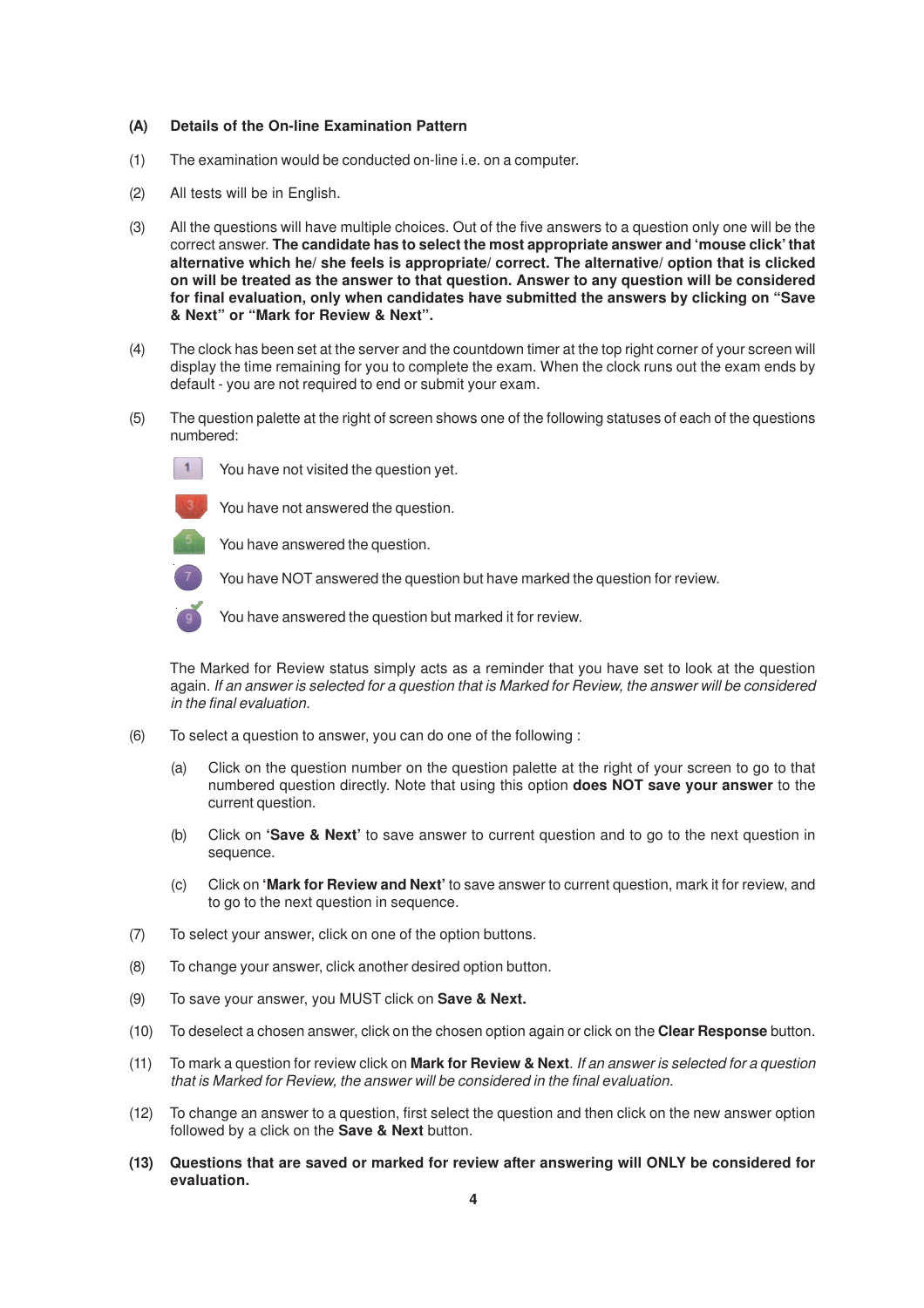- (14) The candidates are requested to follow the instructions of the "Test Administrator" carefully. If any candidate does not follow the instructions / rules, it would be treated as a case of misconduct/ adoption of unfair means and such a candidate would be liable for debarment from appearing for examinations for a period as decided by Bank.
- (15) The candidates may ask the Test Administrator about their doubts or questions only before the commencement of the test. No query shall be entertained after the commencement of the examination.
- (16) After the expiry of test duration for respective sections the candidates will not be able to attempt questions or check their answers for that section.
- **(17) Please note :**
	- **(a) Candidates will not be allowed to "finally submit" unless they have exhausted the actual test time.**
	- **(b) Under no circumstances should a candidate click on any of the 'keyboard keys' once the exam starts as this will lock the exam.**

#### **B] General Instructions:**

- (1) Please note date, time and venue address of the examination given in the call letter.
- (2) You may visit the venue one day before the Online Examination to confirm the location so that you are able to report **on time** (as printed on the call letter) on the day of the examination. Late comers will not be allowed.
- (3) The call letter should be brought with you to the examination venue along with your recent passport size photograph duly pasted on it.
- (4) You must scrupulously follow the instructions of the Test Administrator and Bank Representative at the examination venue. If you violate the instructions you will be disqualified and will be asked to leave the examination venue.
- (5) No use of calculators (separate or with watch), books, note books or written notes, cell phones (with or without camera facility), or any other electronic device will be allowed during the examination.
- (6) Please bring the call letter with your photograph affixed thereon, currently valid Photo identity proof in original and a photocopy of the same ID proof which you bring in original - THIS IS ESSENTIAL. Please hand over the call-letter alongwith photocopy of photo identity proof duly stapled together to the invigilator. Currently valid photo identity proof may be PAN Card/Passport/ Permanent Driving Licence/Voter's Card/Bank Passbook with photograph/Photo Identity proof issued by a Gazetted Officer on official letterhead /Photo Identity proof issued by a People's Representative on official letterhead/Valid recent Identity Card issued by a recognised College/ University/Aadhar/E-Aadhar Card with a photograph/Employee ID/Bar Council Identity card with photograph. **Please Note - Ration Card and Learner's Driving License will NOT be accepted** as valid ID proof. Please note that your name as appearing on the call letter (provided by you during the process of registration) should exactly match the name as appearing on the photo identity proof. Female candidates who have changed first/last/middle name post marriage must take special note of this. If there is any mismatch between the name indicated in the Call Letter and Photo Identity Proof you will not be allowed to appear for the exam.